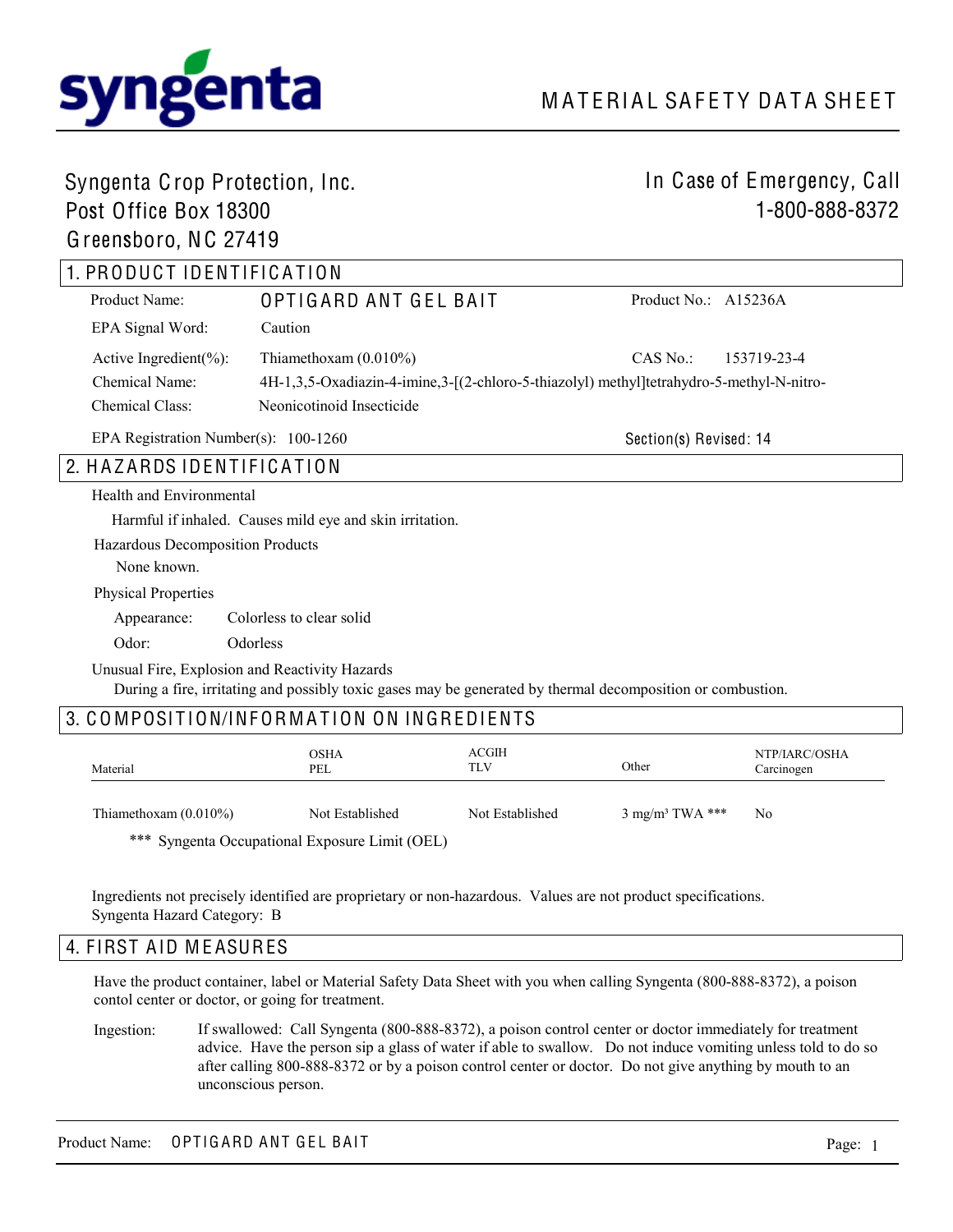- If in eyes: Hold eye open and rinse slowly and gently with water for 15-20 minutes. Remove contact lenses, if present, after 5 minutes, then continue rinsing eye. Call Syngenta (800-888-8372), a poison control center or doctor for treatment advice. Eye Contact:
- If on skin or clothing: Take off contaminated clothing. Rinse skin immediately with plenty of water for 15-20 minutes. Call Syngenta (800-888-8372), a poison control center or doctor for treatment advice. Skin Contact:
- If inhaled: Move person to fresh air. If person is not breathing, call 911 or an ambulance, then give artificial respiration, preferably mouth-to-mouth if possible. Call Syngenta (800-888-8372), a poison control center or doctor for further treatment advice. Inhalation:

Notes to Physician

There is no specific antidote if this product is ingested.

Treat symptomatically.

Medical Condition Likely to be Aggravated by Exposure None known.

### 5. FIRE FIGHTING MEASURES

#### Fire and Explosion

| Flash Point (Test Method):       | Not Available         |                       |
|----------------------------------|-----------------------|-----------------------|
| Flammable Limits $(\%$ in Air):  | Lower: Not Applicable | Upper: Not Applicable |
| <b>Autoignition Temperature:</b> | Not Available         |                       |
| Flammability:                    | Not Available         |                       |

#### Unusual Fire, Explosion and Reactivity Hazards

During a fire, irritating and possibly toxic gases may be generated by thermal decomposition or combustion.

In Case of Fire

Use dry chemical, foam or CO2 extinguishing media. Wear full protective clothing and self-contained breathing apparatus. Evacuate nonessential personnel from the area to prevent human exposure to fire, smoke, fumes or products of combustion. Prevent use of contaminated buildings, area, and equipment until decontaminated. Water runoff can cause environmental damage. If water is used to fight fire, dike and collect runoff.

## 6. A C CIDENTAL RELEASE MEASURES

In Case of Spill or Leak

Control the spill at its source. Contain the spill to prevent from spreading or contaminating soil or from entering sewage and drainage systems or any body of water. Clean up spills immediately, observing precautions outlined in Section 8. Sweep up material and place in a compatible disposal container. Scrub area with hard water detergent (e.g. commercial products such as Tide, Joy, Spic and Span). Pick up wash liquid with additional absorbent and place into compatible disposal container. Once all material is cleaned up and placed in a disposal container, seal container and arrange for disposition.

### 7. H ANDL ING AND ST ORA G E

Store the material in a well-ventilated, secure area out of reach of children and domestic animals. Do not store food, beverages or tobacco products in the storage area. Prevent eating, drinking, tobacco use, and cosmetic application in areas where there is a potential for exposure to the material. Wash thoroughly with soap and water after handling.

### 8. EXPOSURE CONTROLS/PERSONAL PROTECTION

THE FOLLOWING RECOMMENDATIONS FOR EXPOSURE CONTROLS/PERSONAL PROTECTION ARE INTENDED FOR THE MANUFACTURE, FORMULATION AND PACKAGING OF THIS PRODUCT.

FOR COMMERCIAL APPLICATIONS AND/OR ON-FARM APPLICATIONS CONSULT THE PRODUCT LABEL.

- Prevent eating, drinking, tobacco usage and cosmetic application in areas where there is a potential for exposure to the material. Wash thoroughly with soap and water after handling. Ingestion:
- Where eye contact is likely, use chemical splash goggles. Eye Contact:

Where contact is likely, wear chemical-resistant gloves (such as barrier laminate, butyl rubber, nitrile rubber, Skin Contact:

#### Product Name: OPTIGARD ANT GEL BAIT AND ALL AND ANY ONLY A PAGE: 2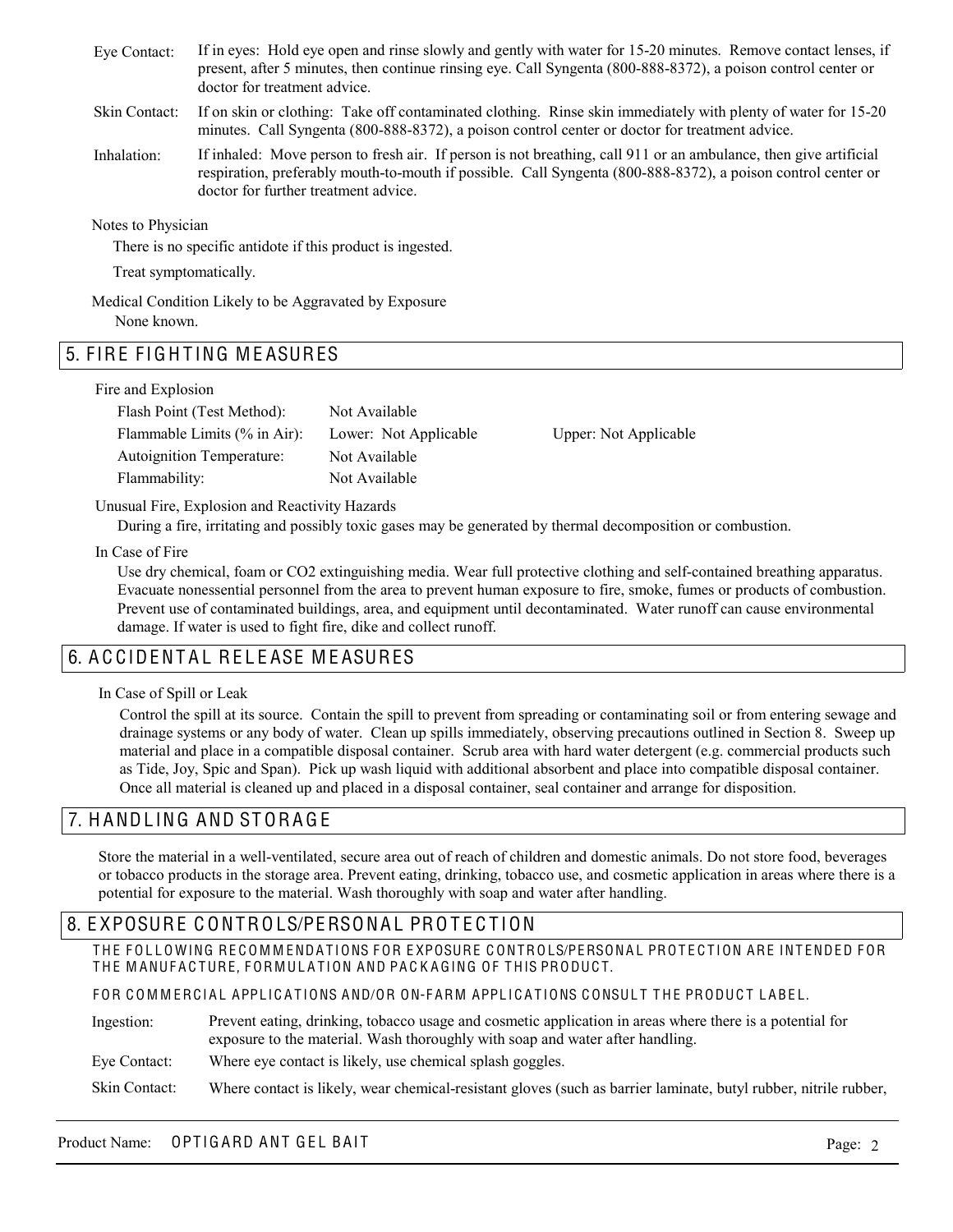neoprene rubber, natural rubber, polyvinyl chloride [PVC] or Viton), coveralls, socks and chemical-resistant footwear.

#### Inhalation:

A respirator is not normally required when handling this substance.

In case of emergency spills, use a NIOSH approved respirator with any N, R, P or HE filter.

### 9. PHYSICAL AND CHEMICAL PROPERTIES

| Appearance:                                        | Colorless to clear solid                            |  |  |
|----------------------------------------------------|-----------------------------------------------------|--|--|
| Odor:                                              | <b>Odorless</b>                                     |  |  |
| Melting Point:                                     | Not Available                                       |  |  |
| <b>Boiling Point:</b>                              | Not Applicable                                      |  |  |
| Specific Gravity/Density:                          | 1.26 g/cm <sup>3</sup> @ 68°F (20°C)                |  |  |
| $pH$ :                                             | 6.6 (1% in deionized H2O @ 77°F (25°C))             |  |  |
| Solubility in H <sub>2</sub> O                     |                                                     |  |  |
| Thiamethoxam:                                      | 4.1g/l @ 77°F (25°C)                                |  |  |
| Vapor Pressure                                     |                                                     |  |  |
| Thiamethoxam:                                      | 2 x 10(-11) mmHg @ $68^{\circ}$ F (20 $^{\circ}$ C) |  |  |
| A N D R F A C T I VI T V<br>ST A RII<br><b>ITV</b> |                                                     |  |  |

## 10. STABILITY AND REACTIVITY

| Stability:                        | Stable under normal use and storage conditions. |
|-----------------------------------|-------------------------------------------------|
| Hazardous Polymerization:         | Will not occur.                                 |
| Conditions to Avoid:              | None known.                                     |
| Materials to Avoid:               | None known.                                     |
| Hazardous Decomposition Products: | None known.                                     |

### 11. TOXICOLOGICAL INFORMATION

|                     | <b>Acute Toxicity/Irritation Studies (Finished Product)</b> |                             |
|---------------------|-------------------------------------------------------------|-----------------------------|
| Ingestion:          |                                                             |                             |
|                     | Oral (LD50 Female Rat):                                     | $> 5000$ mg/kg body weight  |
| Dermal:             |                                                             |                             |
|                     | Dermal (LD50 Rat) :                                         | $> 5050$ mg/kg body weight  |
| Inhalation:         |                                                             |                             |
|                     | Inhalation (LC50 Rat):                                      | $> 2.61$ mg/l air - 4 hours |
| Eye Contact:        | Minimally Irritating (Rabbit)                               |                             |
| Skin Contact:       | Practically Non-Irritating (Rabbit)                         |                             |
| Skin Sensitization: | Not a Sensitizer (Guinea Pig)                               |                             |

#### Reproductive/Developmental Effects

Thiamethoxam: Developmental: Not teratogenic in rats or rabbits.

Reproductive: No effects on reproduction. Minor increase in a common testis effect in rats at high doses, which did not affect reproduction. When used in accordance with label directions and recommendations in this MSDS, no effects would be expected in humans.

#### Chronic/Subchronic Toxicity Studies

Thiamethoxam: Subchronic: Liver effects occurred in rodents only at high dose levels. Not neurotoxic after high acute and subchronic exposure in rats.

#### Carcinogenicity

Thiamethoxam: Classified as "not likely to be carcinogenic in humans" based on lifetime studies in mice and rats.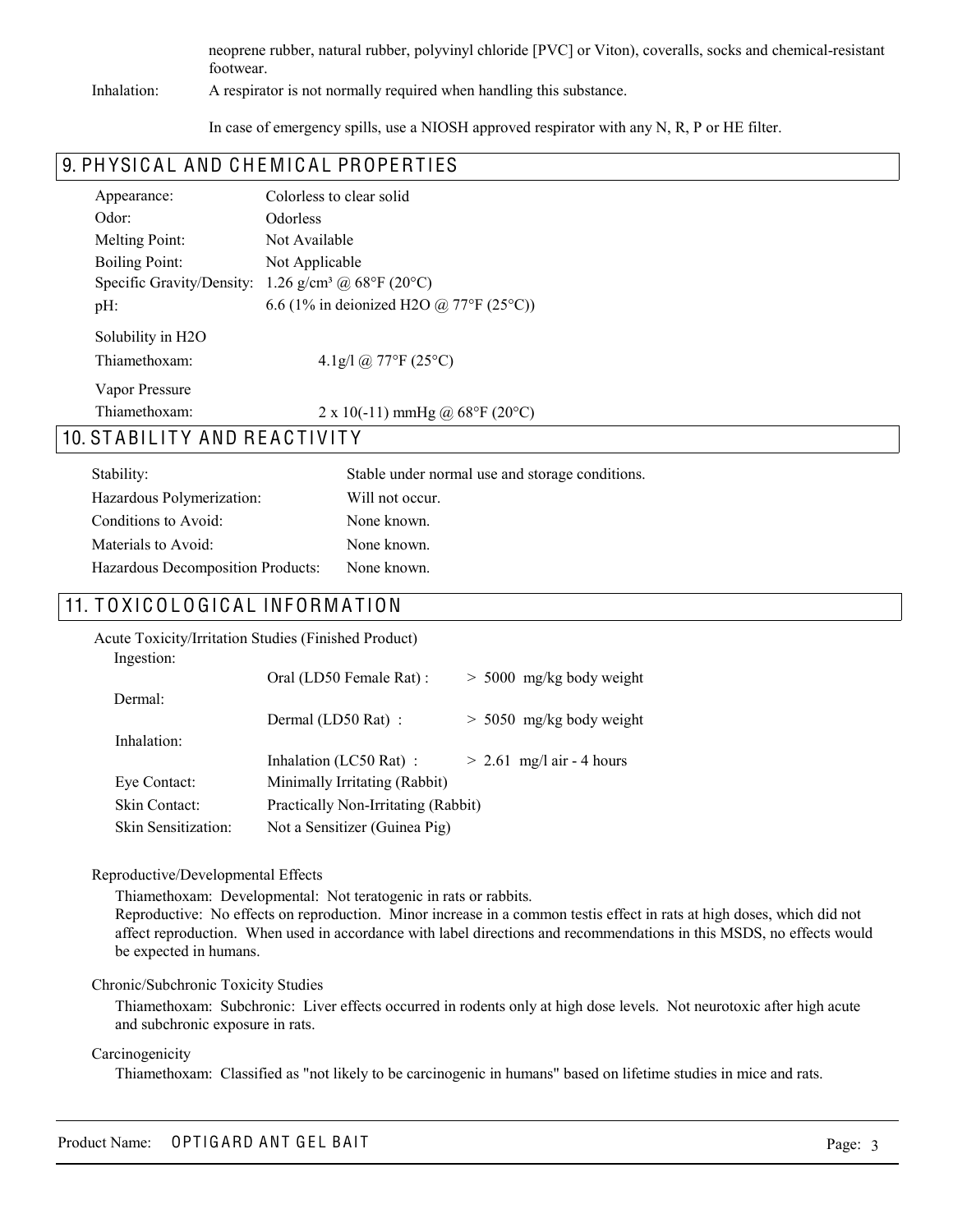Other Toxicity Information None

#### Toxicity of Other Components

Not Applicable

Target Organs Active Ingredients Inert Ingredients Thiamethoxam: Liver Not Applicable

### 12. ECOLOGICAL INFORMATION

Summary of Effects Harmful to aquatic life. Thiamethoxam:

Ecotoxicity Effects

Thiamethoxam: Fish (Rainbow Trout) 96-hour LC50 > 100 ppm Bird (Mallard Duck) LD50 Oral 576 mg/kg Invertebrate (Daphnia Magna) 48-hour EC50 > 106 ppm Green Algae 4-day EC50 > 97 ppm

Environmental Fate

Thiamethoxam:

The information presented here is for the active ingredient, thiamethoxam. Not persistent in soil. Stable in water. Moderate mobility in soil. Floats in water (after 24 h).

### 13. DISPOSAL CONSIDERATIONS

#### Disposal

Do not reuse product containers. Dispose of product containers, waste containers, and residues according to local, state, and federal health and environmental regulations.

Characteristic Waste: Not Applicable

Listed Waste: Not Applicable

### 14. TRANSPORT INFORMATION

DOT Classification Ground Transport - NAFTA Not regulated.

B/L Freight Classification Insecticides, NOI, Not Regulated

Comments Water Transport - International Not regulated.

Air Transport - International Not regulated.